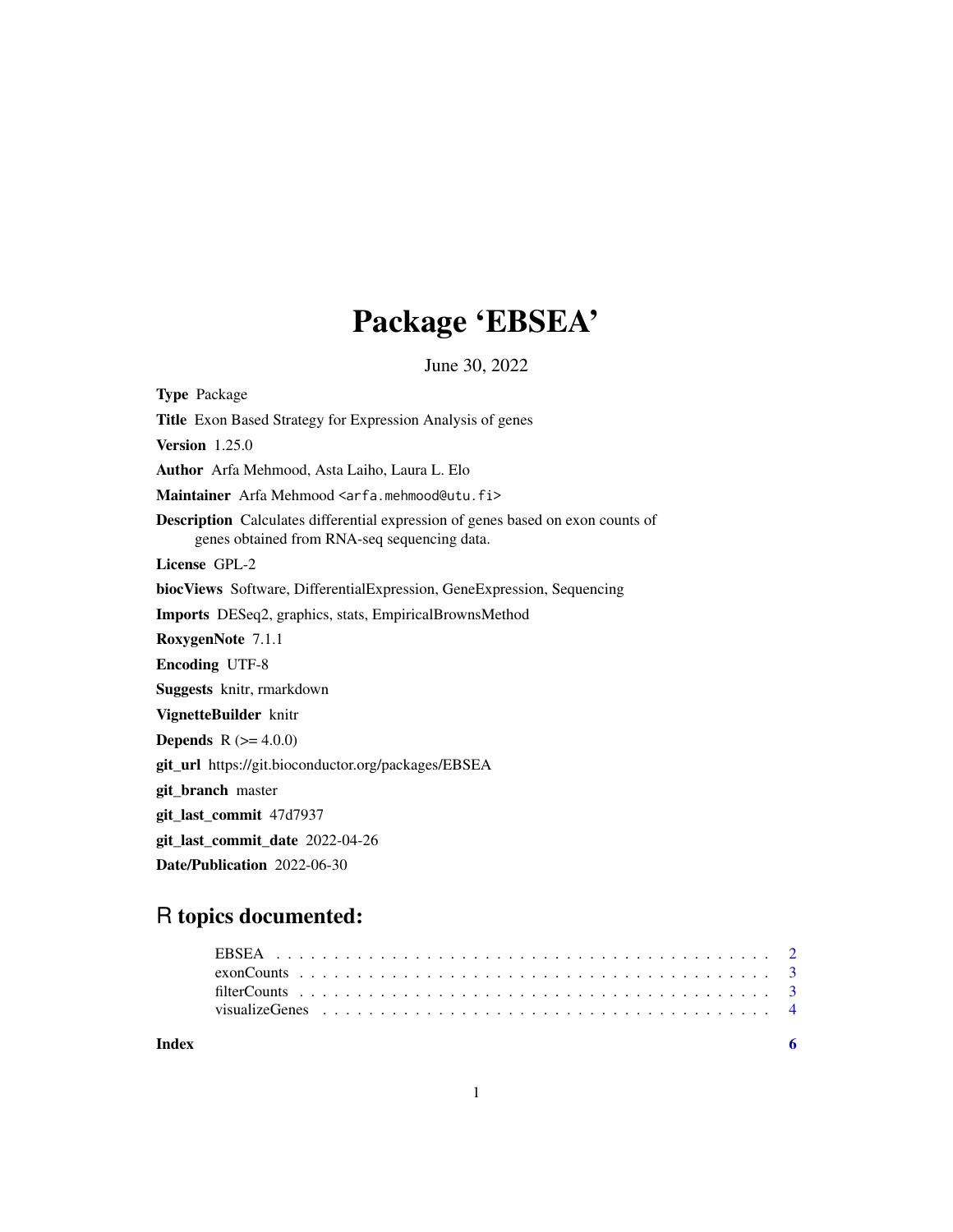#### <span id="page-1-0"></span>Description

EBSEA takes the filtered raw exon-level read counts as input, normalizes and performs a two-group statistical comparison with DESeq2. The exon-level results are aggregated to the gene-level using empirical Brown's method. The samples in the two groups can be paired.

#### Usage

```
EBSEA(data, columnData, design, test = "Wald", contrasts = NULL, plot = FALSE)
```
#### Arguments

| data       | A dataframe of raw exon-counts                                                                                                                                                                                                 |
|------------|--------------------------------------------------------------------------------------------------------------------------------------------------------------------------------------------------------------------------------|
| columnData | A data frame indicated the groups of the samples.                                                                                                                                                                              |
| design     | Design matrix (see more information od design matrixes in DESeq2 reference<br>manual)                                                                                                                                          |
| test       | The statistical test to be carried out. It can be either Wald or Likelihood Ratio<br>Test. For further details about the methods you can look into DESeq2 refernce<br>manual. Default: Wald                                    |
| contrasts  | a character vector with exactly three elements: the name of a factor in the design<br>formula, the name of the numerator level for the fold change, and the name of<br>the denominator level for the fold change Default: NULL |
| plot       | A logical value indicating a volcano plot is produced. Default: FALSE                                                                                                                                                          |

#### Value

The function returns a list containing containing exon and gene-level results. ExonTable is a data frame containing an average expression, log2 fold-change, p-value and adjusted p-value. GeneTable is a data frame containing the gene-level p-value, and adjusted-value. Other returned elements include the raw and normalised exon-level read counts, group information and design matrix used.

#### References

Laiho, A., & Elo, L. L. (2014). A note on an exon-based strategy to identify differentially expressed genes in RNA-seq experiments. PloS One, 9(12), e115964.

#### Examples

```
# The exon-based analysis for unpaired samples can be performed as follows:
data(exonCounts)
group \le -\text{ data frame('group' = as.factor(c('G1', 'G1', 'G1', 'G2', 'G2', 'G2', 'G2'))})row.names(group) <- colnames(exonCounts)
design <- ~group
```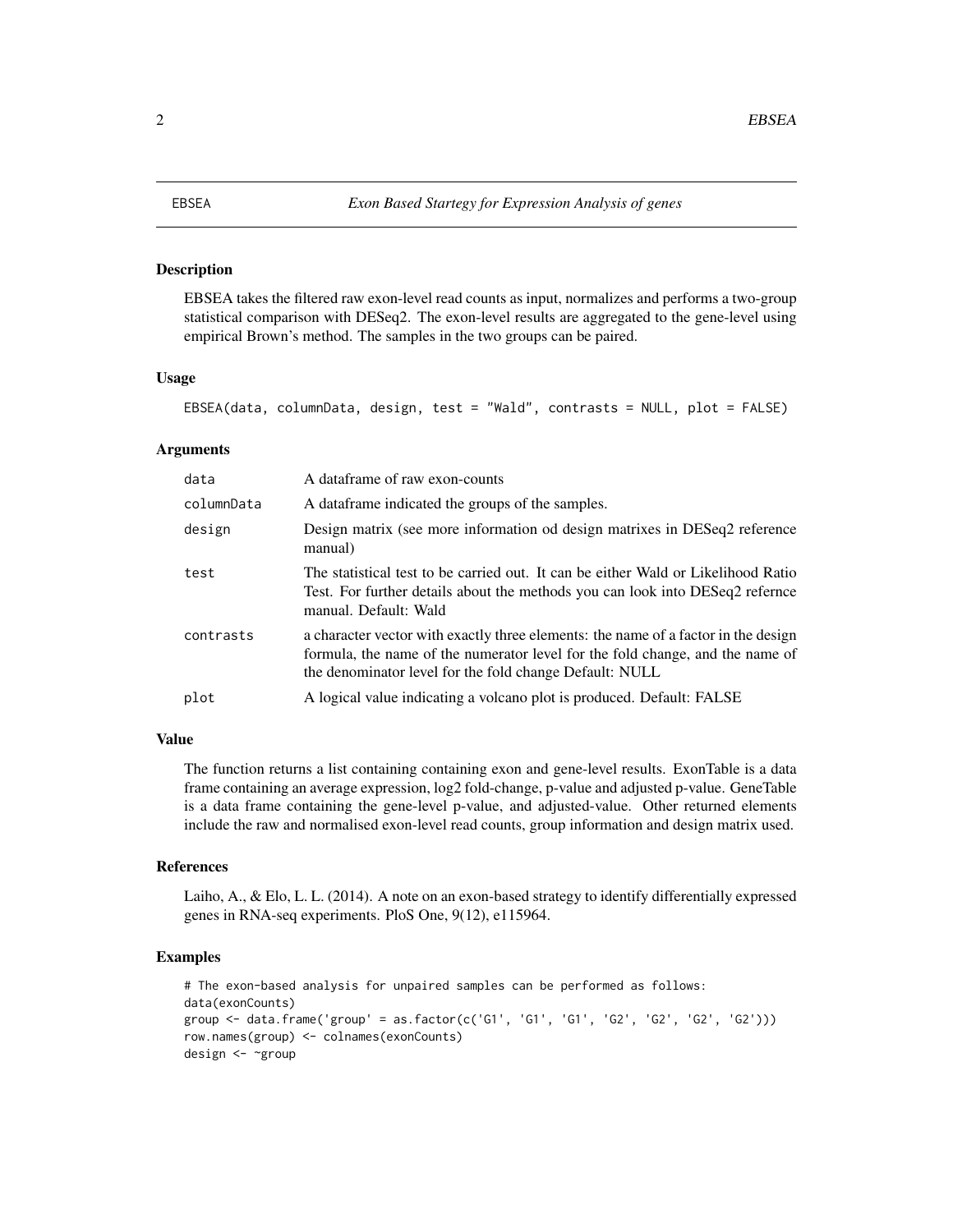#### <span id="page-2-0"></span>exonCounts 3

```
ebsea.out <- EBSEA(exonCounts, group, design)
# The exon-based analysis for paired samples with contrast provided can be performed as follows:
data(exonCounts)
group \leq data-frame('group' = as.factor(c('G1', 'G1', 'G1', 'G2', 'G2', 'G2', 'G2')),
 'partial' = as.factor(c(1, 2, 3, 1, 2, 3, 3)))row.names(group) <- colnames(exonCounts)
design <- ~group
contrastInfo <- c('group', 'G2', 'G1')
ebsea.out <- EBSEA(exonCounts, group, design, contrasts = contrastInfo)
```
exonCounts *Subset of Pasilla Dataset*

#### Description

exonCounts consists of a subset of the exon counts from the pasilla dataset.

#### Usage

data("exonCounts")

#### Format

A data frame with 1000 rows and 7 variables

#### Source

Exoncounts from Pasilla package [https://bioconductor.org/packages/release/data/experi](https://bioconductor.org/packages/release/data/experiment/html/pasilla.html)ment/ [html/pasilla.html](https://bioconductor.org/packages/release/data/experiment/html/pasilla.html)

#### References

Huber W, Reyes A (2020). pasilla: Data package with per-exon and per-gene read counts of RNAseq samples of Pasilla knock-down by Brooks et al., Genome Research 2011

filterCounts *Filter Count Data*

#### Description

Filtering of exons based on their expression levels

#### Usage

filterCounts(x, mean = 1, exonCount = 1)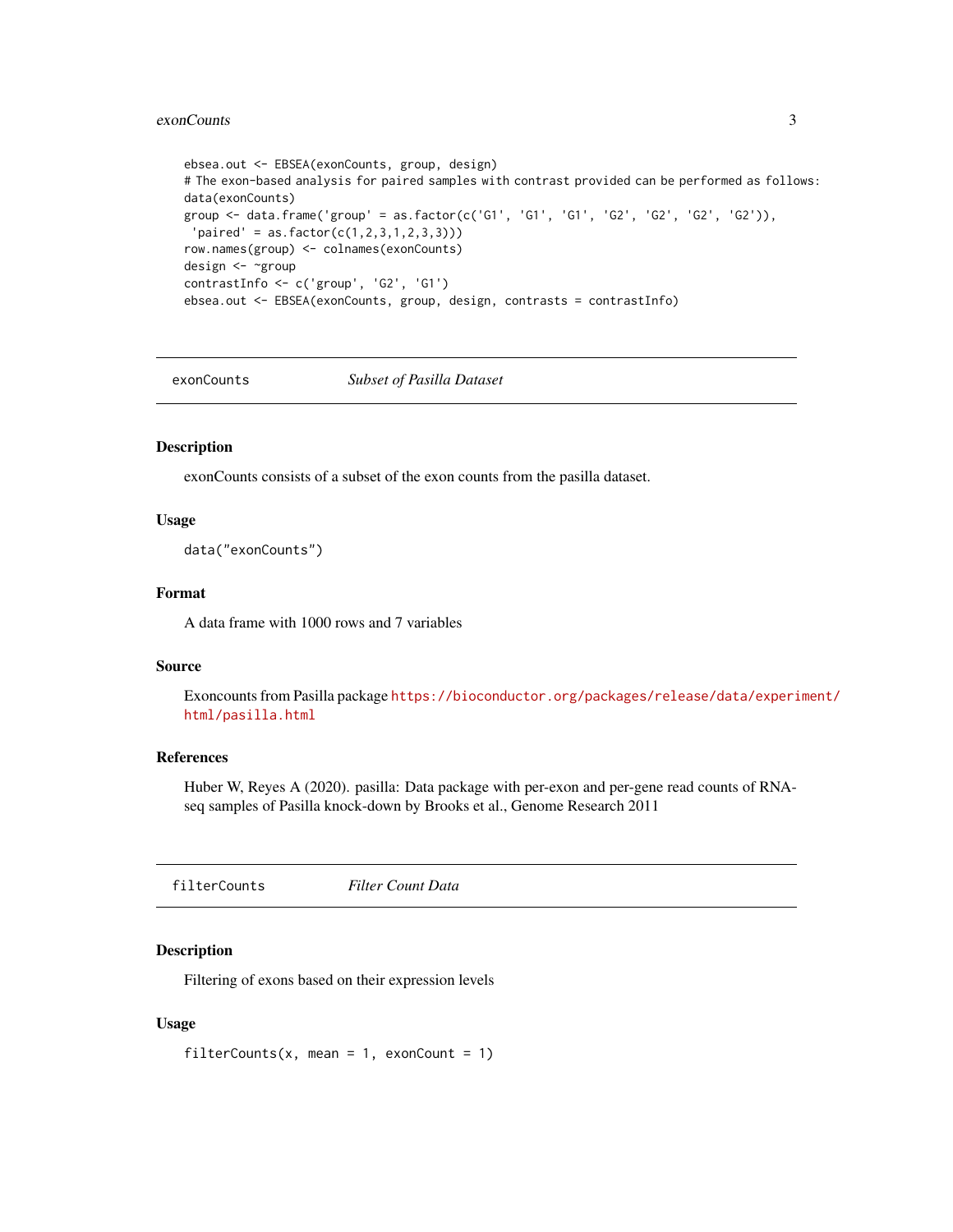#### <span id="page-3-0"></span>Arguments

| $\mathsf{x}$ | A numeric data frame of exon counts across the samples. Exon number in format<br>GeneName: Exonnumber should be indicated in the row name and sample names<br>as column names. |
|--------------|--------------------------------------------------------------------------------------------------------------------------------------------------------------------------------|
| mean         | Exons with average count value across the dataset less than mean are filtered<br>out. Default: 1                                                                               |
| exonCount    | After filtering the individual exons, only genes with at least the given number of<br>exons remaining will be retained. Default: 1                                             |

#### Value

A dataframe of filtered counts of exons

#### Examples

```
data(exonCounts)
res <- filterCounts(exonCounts)
```
visualizeGenes *Visualize gene*

#### Description

Produces a visualization summarizing the normalized read count in each sample group and expression difference across the expressed exons.Top panel contains the log2 fold-change for each expressed exon. Asterisk denotes the significance level (\*: < 0.05, \*\*: < 0.01). Bottom panel shows the averaged normalized read count for each sample group. The title of the figure shows the gene name and the adjusted gene-level p-value (fdr)

#### Usage

```
visualizeGenes(gene, ebsea.out)
```
#### Arguments

| gene      | Gene name matching the input data.                                    |
|-----------|-----------------------------------------------------------------------|
| ebsea.out | Plots the mean count and fold-change the exons of the specified gene. |

#### Value

Plots the mean count and fold-change across the exons of the specified gene.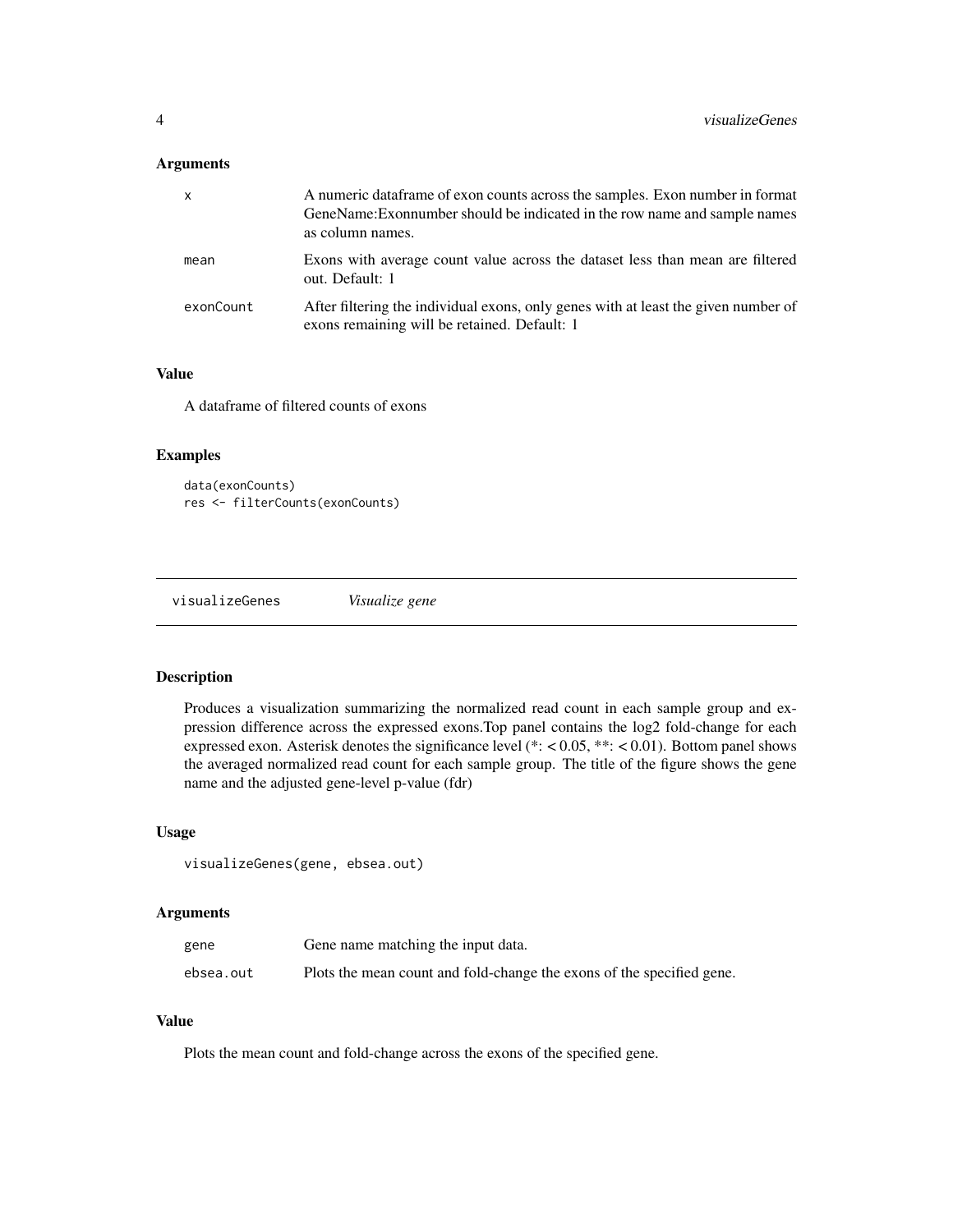#### visualizeGenes 5

#### Examples

```
data(exonCounts)
group <- data.frame('group' = as.factor(c('G1', 'G1', 'G1', 'G2', 'G2', 'G2', 'G2')))
row.names(group) <- colnames(exonCounts)
design <- ~group
ebsea.out <- EBSEA(exonCounts, group, design)
visualizeGenes('FBgn0000017', ebsea.out)
```